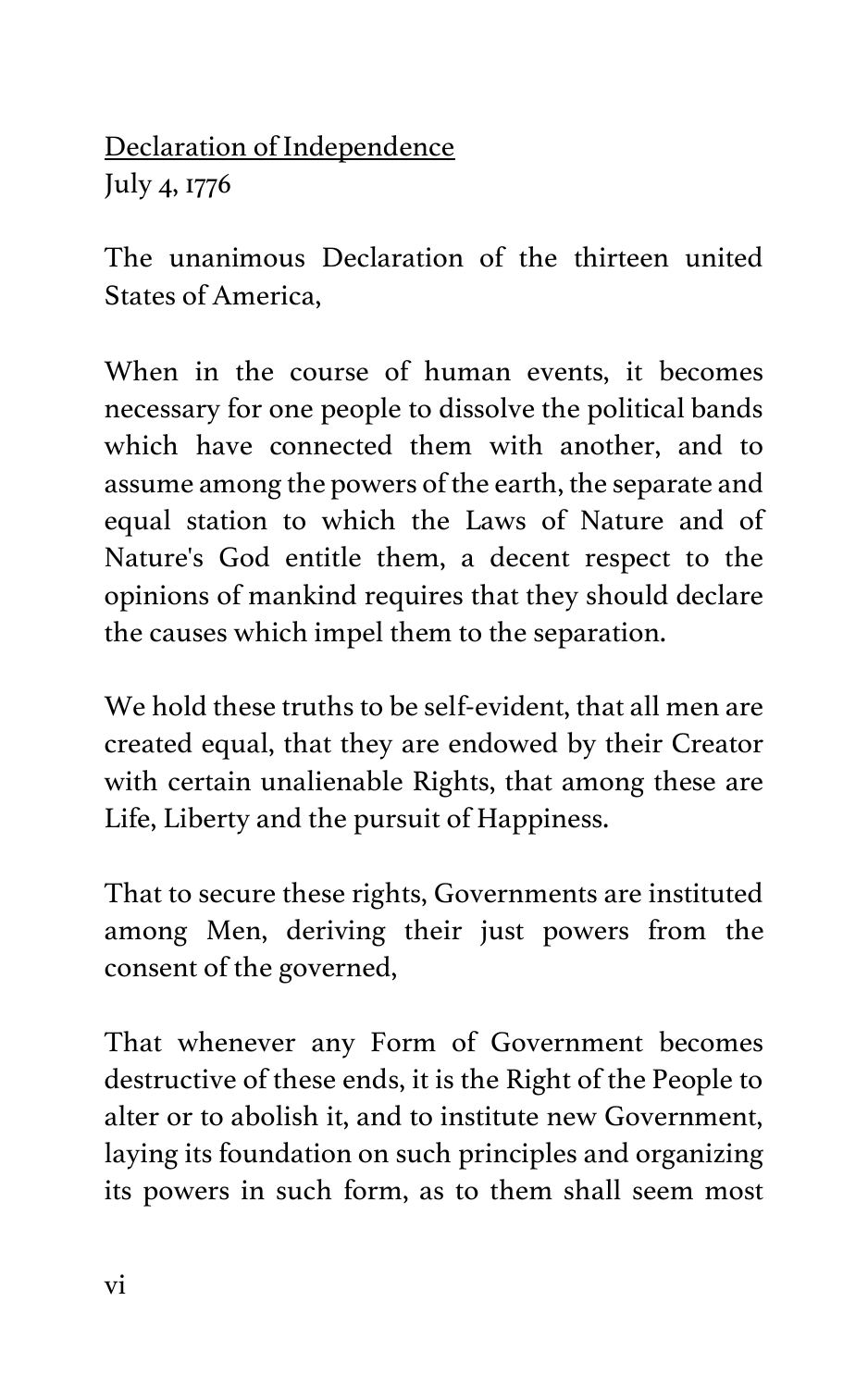likely to effect their Safety and Happiness. Prudence, indeed, will dictate that Governments long established should not be changed for light and transient causes; and accordingly all experience hath shewn, that mankind are more disposed to suffer, while evils are sufferable, than to right themselves by abolishing the forms to which they are accustomed. But when a long train of abuses and usurpations, pursuing invariably the same Object evinces a design to reduce them under absolute Despotism, it is their right, it is their duty, to throw off such Government, and to provide new Guards for their future security.

Such has been the patient sufferance of these Colonies; and such is now the necessity which constrains them to alter their former Systems of Government. The history of the present King of Great Britain is a history of repeated injuries and usurpations, all having in direct object the establishment of an absolute Tyranny over these States. To prove this, let Facts be submitted to a candid world.

- † He has refused his Assent to Laws, the most wholesome and necessary for the public good.
- † He has forbidden his Governors to pass Laws of immediate and pressing importance, unless suspended in their operation till his Assent should be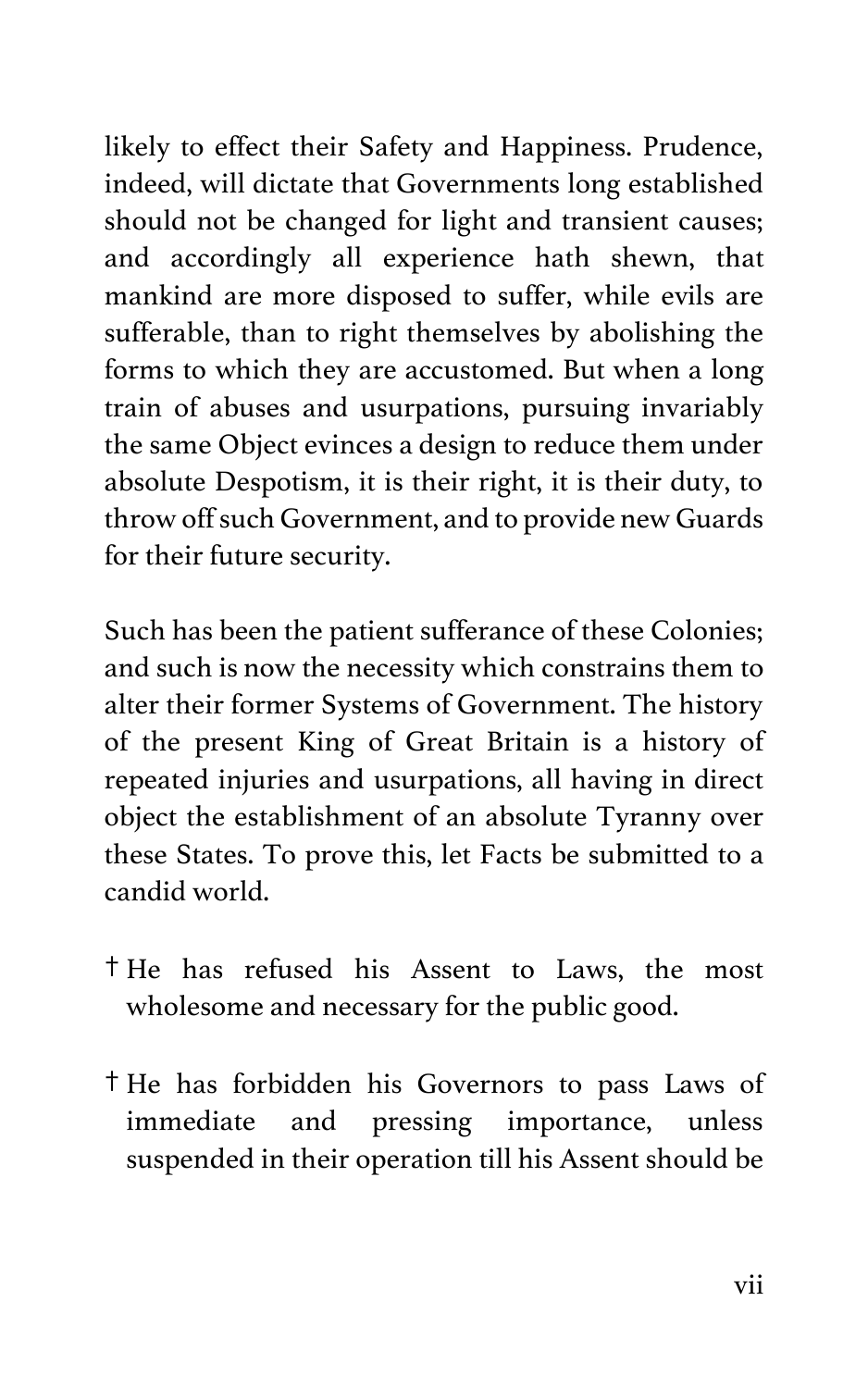obtained; and when so suspended, he has utterly neglected to attend to them.

- † He has refused to pass other Laws for the accommodation of large districts of people, unless those people would relinquish the right of Representation in the Legislature, a right inestimable to them and formidable to tyrants only.
- † He has called together legislative bodies at places unusual, uncomfortable, and distant from the depository of their public Records, for the sole purpose of fatiguing them into compliance with his measures.
- † He has dissolved Representative Houses repeatedly, for opposing with manly firmness his invasions on the rights of the people.
- † He has refused for a long time, after such dissolutions, to cause others to be elected; whereby the Legislative powers, incapable of Annihilation, have returned to the People at large for their exercise; the State remaining in the mean time exposed to all the dangers of invasion from without, and convulsions within.
- † He has endeavoured to prevent the population of these States; for that purpose obstructing the Laws for Naturalization of Foreigners; refusing to pass others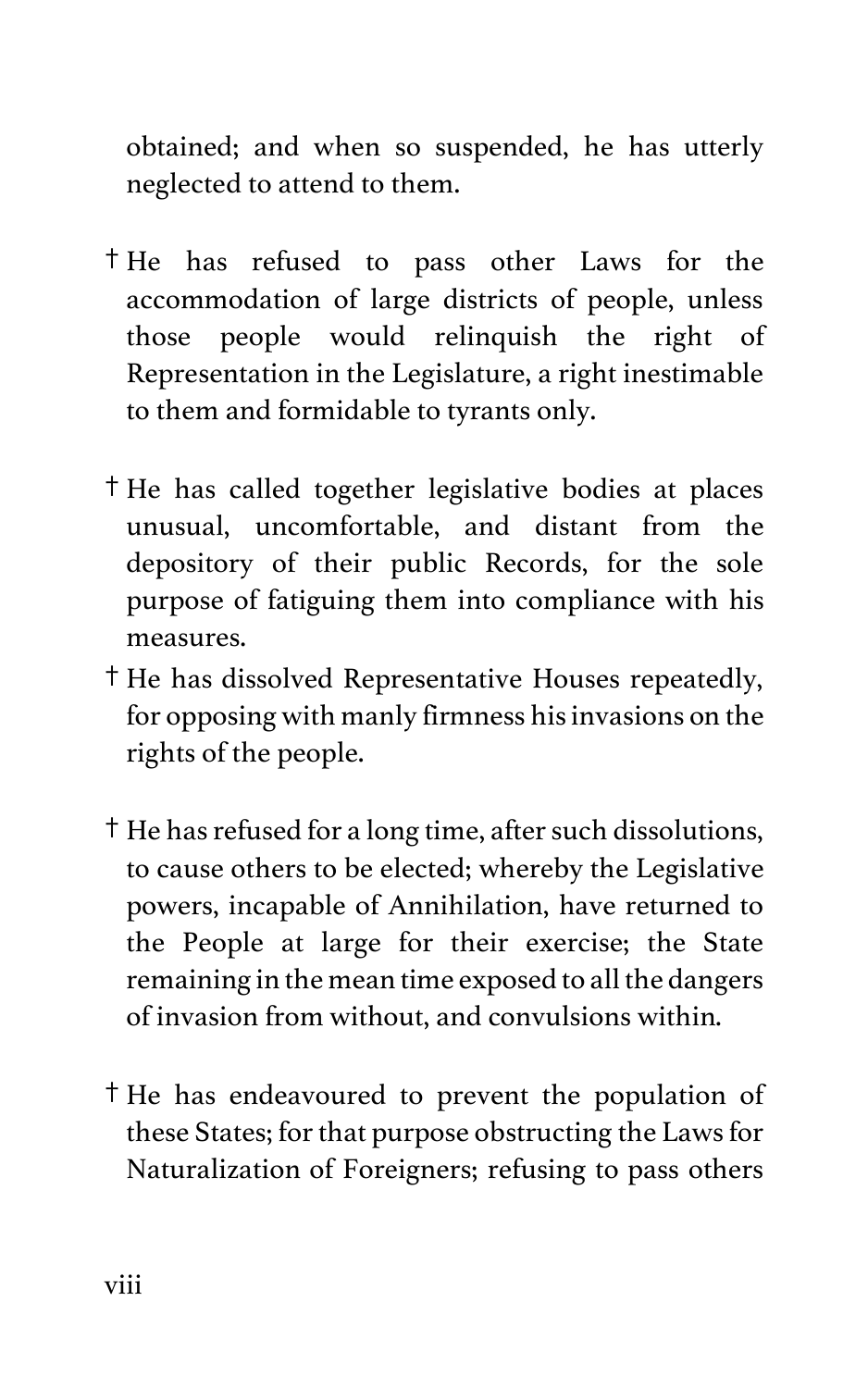to encourage their migrations hither, and raising the conditions of new Appropriations of Lands.

- † He has obstructed the Administration of Justice, by refusing his Assent to Laws for establishing Judiciary powers.
- † He has made Judges dependent on his Will alone, for the tenure of their offices, and the amount and payment of their salaries.
- † He has erected a multitude of New Offices, and sent hither swarms of Officers to harrass our people, and eat out their substance.
- † He has kept among us, in times of peace, Standing Armies without the Consent of our legislatures.
- † He has affected to render the Military independent of and superior to the Civil power.
- † He has combined with others to subject us to a jurisdiction foreign to our constitution, and unacknowledged by our laws; giving his Assent to their Acts of pretended Legislation:
	- For Quartering large bodies of armed troops among us: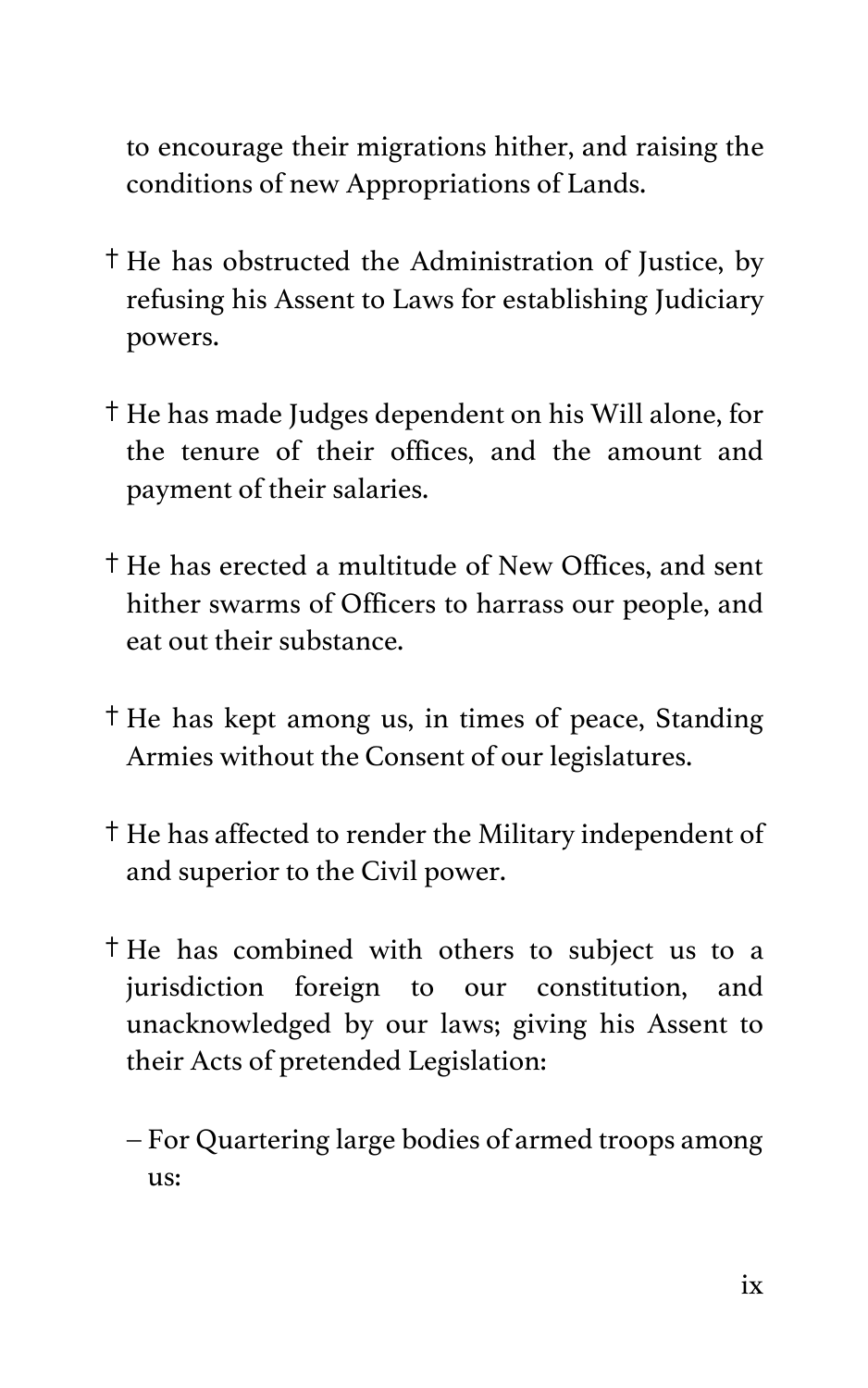- For protecting them, by a mock Trial, from punishment for any Murders which they should commit on the Inhabitants of these States:
- For cutting off our Trade with all parts of the world:
- For imposing Taxes on us without our Consent:
- For depriving us in many cases, of the benefits of Trial by Jury:
- For transporting us beyond Seas to be tried for pretended offences
- For abolishing the free System of English Laws in a neighbouring Province, establishing therein an Arbitrary government, and enlarging its Boundaries so as to render it at once an example and fit instrument for introducing the same absolute rule into these Colonies.
- For taking away our Charters, abolishing our most valuable Laws, and altering fundamentally the Forms of our Governments:
- For suspending our own Legislatures, and declaring themselves invested with power to legislate for us in all cases whatsoever.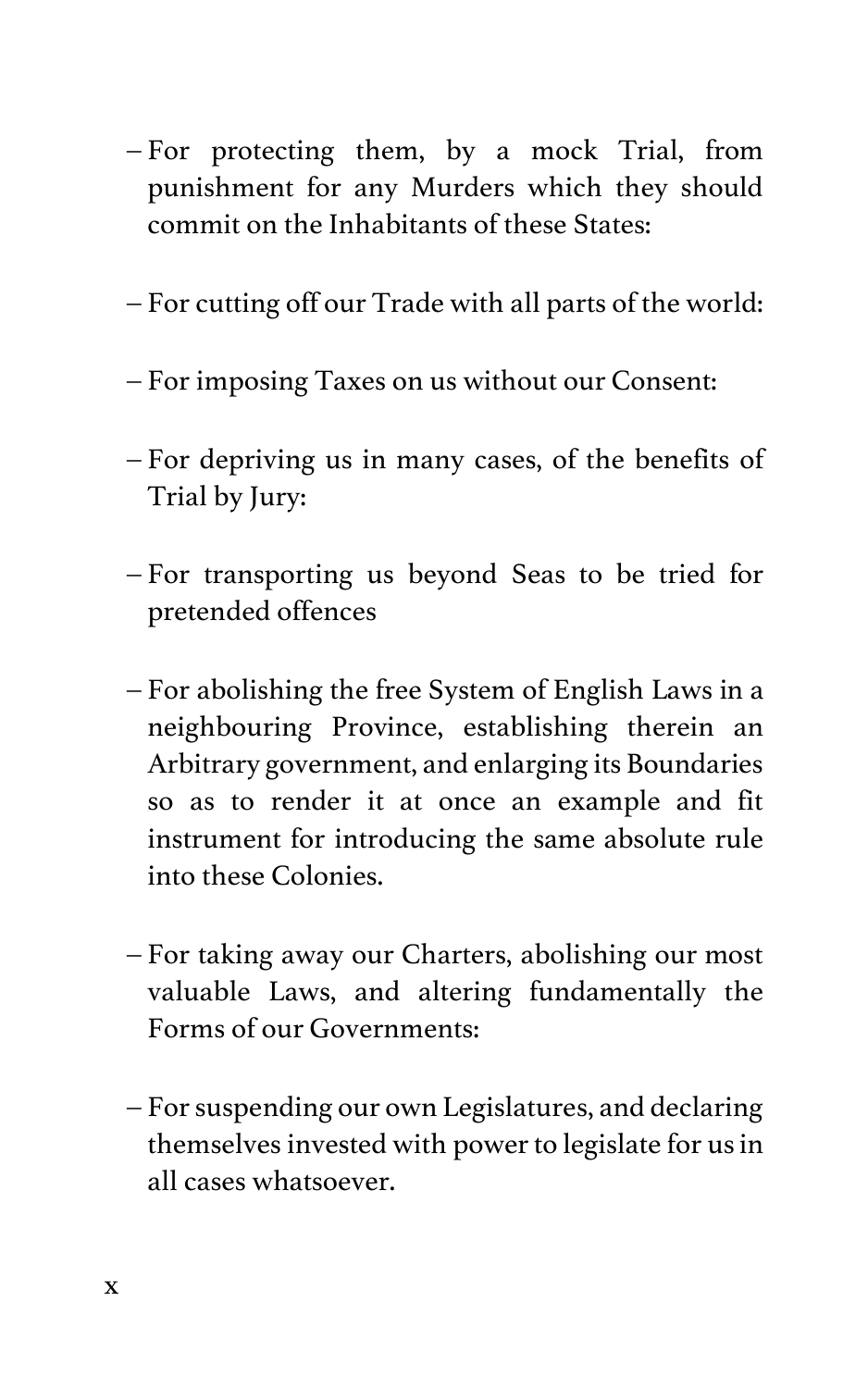- † He has abdicated Government here, by declaring us out of his Protection and waging War against us.
- † He has plundered our seas, ravaged our Coasts, burnt our towns, and destroyed the lives of our people.
- † He is at this time transporting large Armies of foreign Mercenaries to compleat the works of death, desolation and tyranny, already begun with circumstances of Cruelty & perfidy scarcely paralleled in the most barbarous ages, and totally unworthy the Head of a civilized nation.
- † He has constrained our fellow Citizens taken Captive on the high Seas to bear Arms against their Country, to become the executioners of their friends and Brethren, or to fall themselves by their Hands.
- † He has excited domestic insurrections amongst us, and has endeavoured to bring on the inhabitants of our frontiers, the merciless Indian Savages, whose known rule of warfare, is an undistinguished destruction of all ages, sexes and conditions.

In every stage of these Oppressions We have Petitioned for Redress in the most humble terms: Our repeated Petitions have been answered only by repeated injury. A Prince whose character is thus marked by every act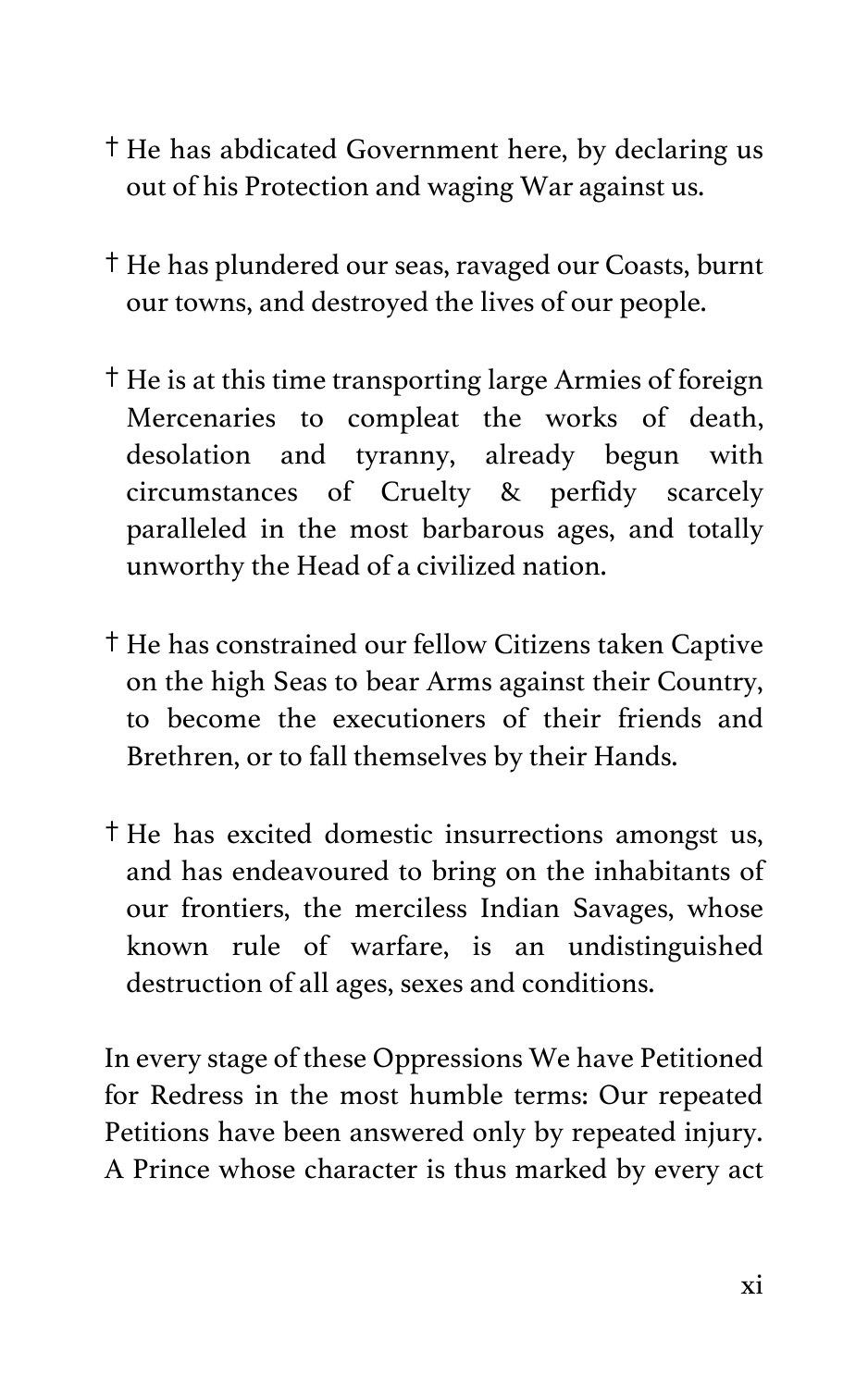which may define a Tyrant, is unfit to be the ruler of a free people.

Nor have we been wanting in attentions to our British brethren. We have warned them from time to time of attempts by their legislature to extend an unwarrantable jurisdiction over us. We have reminded them of the circumstances of our emigration and settlement here. We have appealed to their native justice and magnanimity, and we have conjured them by the ties of our common kindred to disavow these usurpations, which, would inevitably interrupt our connections and correspondence. They too have been deaf to the voice of justice and of consanguinity. We must, therefore, acquiesce in the necessity, which denounces our Separation, and hold them, as we hold the rest of mankind, Enemies in War, in Peace Friends.

We, therefore, the Representatives of the United States of America, in General Congress, Assembled, appealing to the Supreme Judge of the world for the rectitude of our intentions, do, in the Name, and by Authority of the good People of these Colonies, solemnly publish and declare,

That these United Colonies are, and of Right ought to be Free and Independent States; that they are Absolved from all Allegiance to the British Crown, and that all political connection between them and the State of